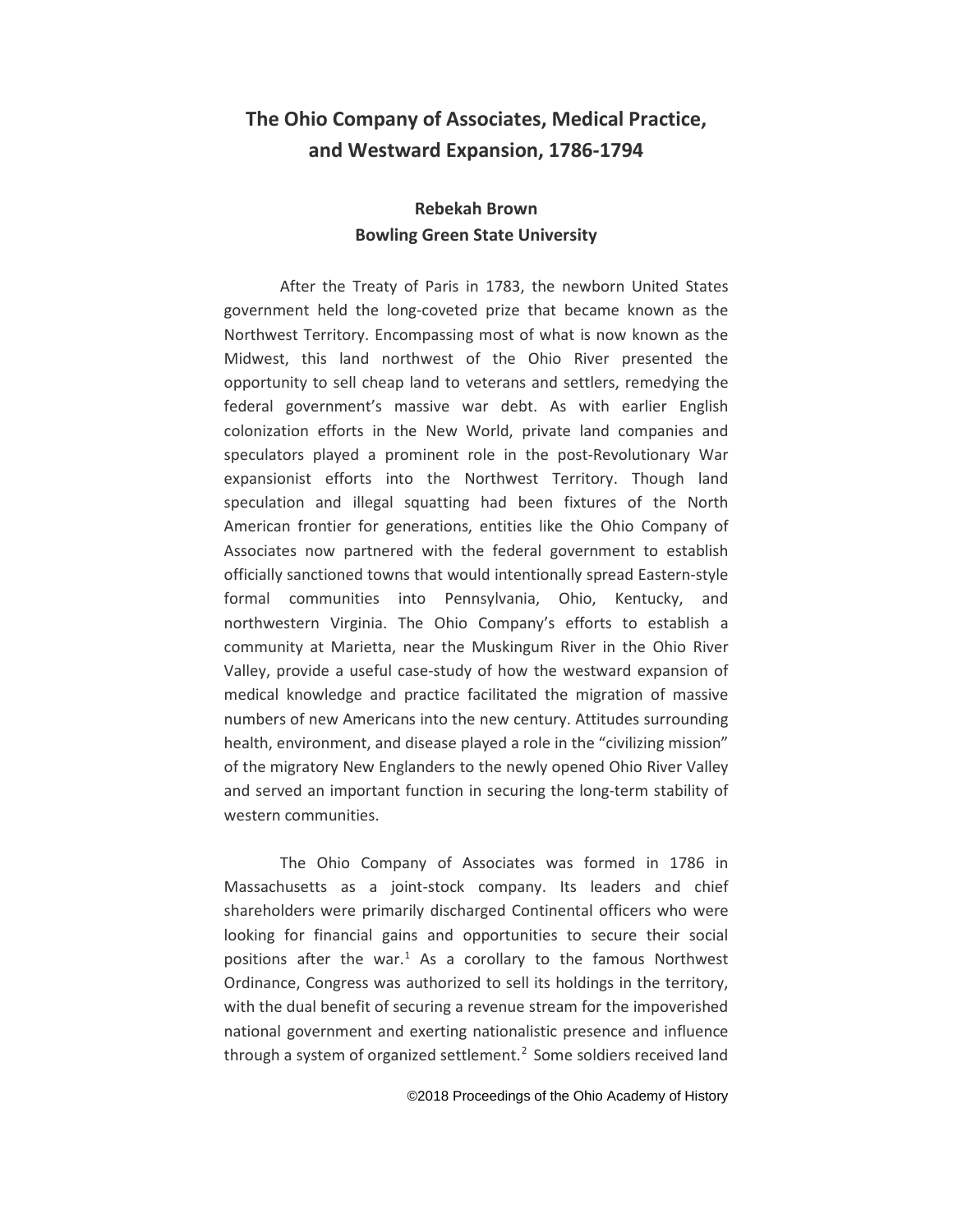as part of their discharge pay, and the Ohio Company encouraged soldiers specifically, along with "all other good citizens, who wish to become adventurers in that delightful region" to establish a community in the Ohio Country. [3](#page-3-0) Using rapidly-devaluing Continental bonds, which accounted for much of the officers' pensions, the Company purchased 1.5 million acres in the Ohio River Valley from the United States Congress in 1787. Soon after, the similarly-structured Scioto Company purchased an option on an additional 3.5 million acres adjacent to the Ohio Company's territory.[4](#page-3-1) Though unofficial, illegal settlement had been occurring throughout the 18th century and there were already around 3,600 white settlers living in the area by 1785, such settlement was haphazard and a constant thorn in the side of both the British and United States governments and armies, which saw white incursions as a threat to their Native American containment policies.<sup>[5](#page-3-2)</sup> An official, officer-led, mass migration offered the benefits of security and respectability that individual efforts in the Northwest Territory could not, and the Ohio Company purchase represented the first successful, large-scale migratory movement endorsed by the new federal government.<sup>[6](#page-3-3)</sup> The concept of imposed order characterized the Ohio Company's efforts from the very beginning. A contemporary Boston newspaper published a report of the directors and agents of the company, with the thinly veiled purpose of encouraging subscribers that is, buy-in—from other New Englanders looking for a fresh start. The article presents a detailed plan for the division of the settlement; land was to be allotted in orderly blocks for religious purposes, educational institutions, public use, temporary housing for new migrants, and a blockaded neighborhood for security. Township boundaries and uniform housing lots were minutely described. This would be no free-for-all land rush; the Ohio Company had a vision for a New England-style settlement that would conform to their ideas of order, down to which variety of decorative tree ought to be planted on each corner.<sup>[7](#page-3-4)</sup> It was conceived of as land for farmers actively recruited from the East.

> The prospect of settlers in the N. Western Country is dayly [sic] increasing—many valuable farmers from N. Hampshire and this country [Pennsylvania] will go into N. Country as early as will be for their interest, if they hear nothing to discourage them.<sup>[8](#page-3-5)</sup>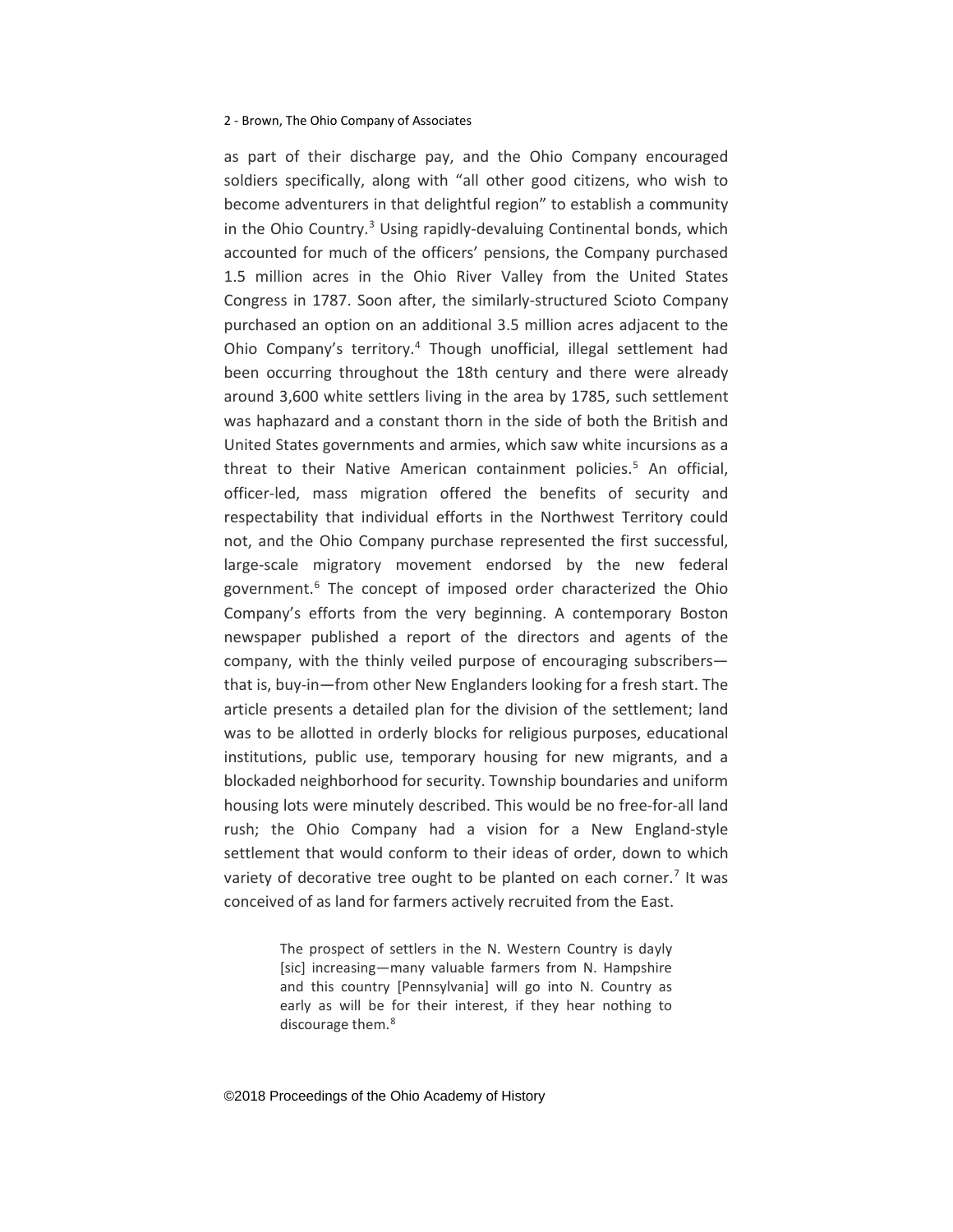In February 1788, Manasseh Cutler, one of the three original leading associates, wrote this near Pittsburgh as he travelled for his first look at the "Ohio Country." He indicates the eagerness of families to move west, and asks Putnam if they can arrive as early as spring, or if they should wait until summer for more favorable weather. Rufus Putnam, a Revolutionary War veteran and the initial director of the Ohio Company, believed that New England farmers were:

> better calculated to begin a settlement in that neighborhood of the Indians...because of the Indians having received no injury by our people, can have no cause of revenge upon us for any past affront...they will not be likely to interfere with the Indians' interests [namely hunting].[9](#page-4-0)

<span id="page-2-1"></span><span id="page-2-0"></span>Here, Putnam is differentiating the newer migrants from the previous unsanctioned settlers, suggesting, naively, that the local tribes would perceive no continuity between previous incursions into the Ohio Country and the new demands for Native American land. Putnam's faith in the New England example held firm upon his arrival to the Northwest Territory. He remained convinced that the new community in the West should seek its inspiration in the East, as the model of "republican government," and that the two regions of the new United States would benefit from a close relationship: "is it not for the interest of New England that the western country should in their manners, morrals [sic], religion, and policy, take the eastern states for their model?"<sup>[10](#page-4-1)</sup>

The officers, many of whom were members of the Society of the Cincinnati, sought further sanction in classical tradition, bestowing landmarks with Roman-sounding names like "Campus Martius," "Adelphi" (the original name for Marietta), and "Via Sacra." These were self-conscious attempts to differentiate themselves both from the "uncivilized" native tribes who were still populous in the Ohio Country and the supposedly inferior whites already living there and perceived to be half-savage themselves. $^{11}$  $^{11}$  $^{11}$  The settlement project on the Muskingum River, then, was conceived as a particularly New England project, expanding the idea of a centrally-organized farming community into the West. Identifying healthful sites for the project, bringing Eastern medicine and health practice along, and adjusting to local disease risk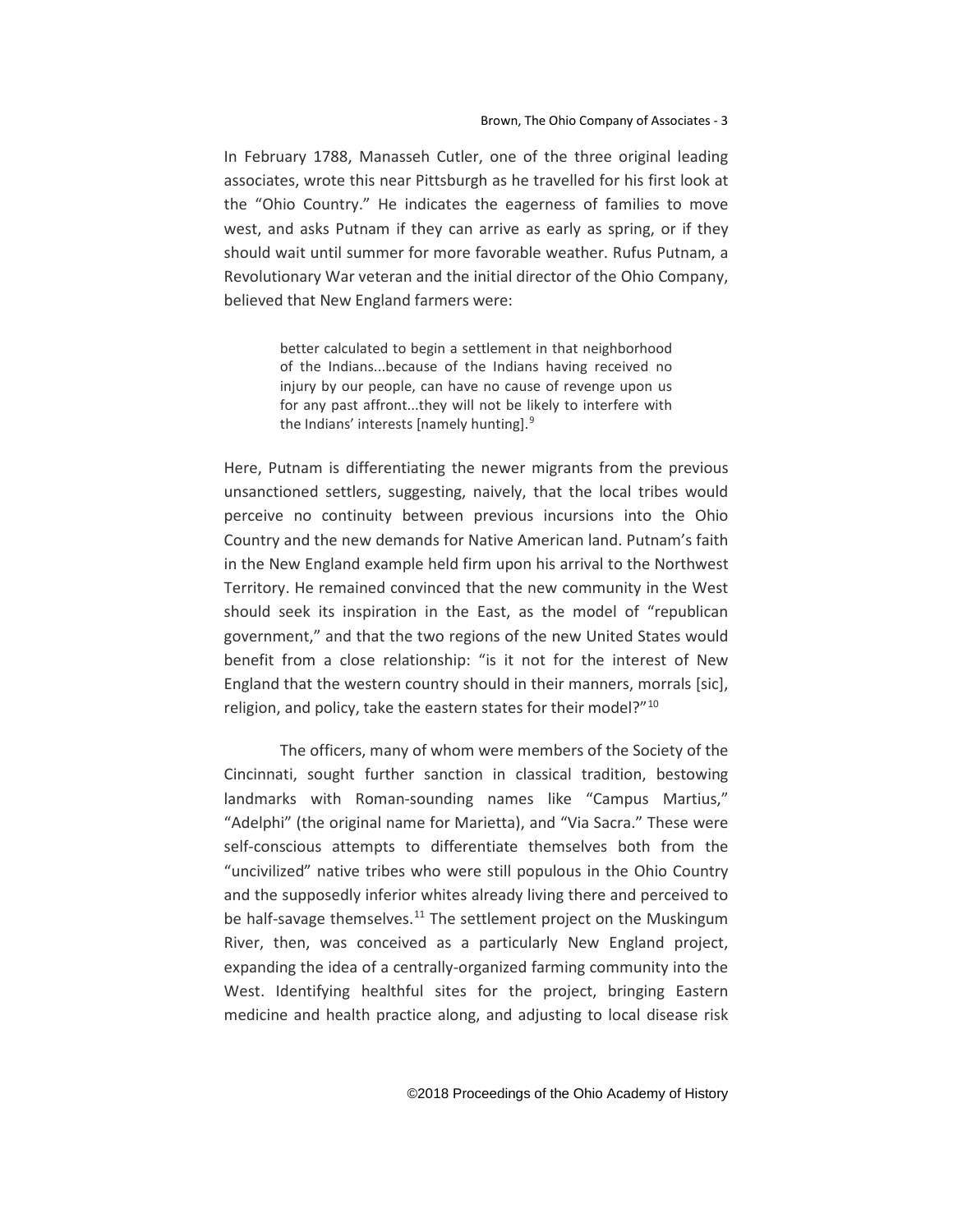factors in Ohio formed one important component of the migrants' practice.

# **Environmental Health**

The unglaciated soils of southern Ohio are filled with sand and gravel sediment, called outwash, that was pushed south by glaciers to fill the valleys formed during the Pleistocene Ice Age. $12$  Like most of Ohio, a favorable mix of sand, gravel, and clay proved a hospitable home for a wide variety of crops, especially the all-important staples, corn and wheat. $^{13}$  $^{13}$  $^{13}$  Contemporary accounts of the Ohio River Valley strongly emphasized the desirable farmland and navigable rivers, which were the only method of moving goods and people relatively quickly, and suggested the riverside settlement patterns of early colonial America. As early as 1784, George Washington advertised for tenants on his Ohio lands, hoping to lure them into the territory with promises of near-effortless cultivation:

> <span id="page-3-0"></span>it is almost superfluous to add, that the whole of it [the land] is river low grounds, of the first quality—but it is essential to remark that a great deal of it may be converted into the finest mowing grounds imaginable, with little or no labour, nature, and the water-stops which have been made by the beaver, having done more to effect this, than years of hard labour in most other rich soils.[14](#page-5-2)

<span id="page-3-5"></span><span id="page-3-4"></span><span id="page-3-3"></span><span id="page-3-2"></span><span id="page-3-1"></span>Washington's advertisement goes on to paint a near-utopian picture of the Ohio Country. The creation of a public image for the new territory as a healthful environment was crucial for attracting migrants from the eastern seaboard to carry out the plan to raise money through the sale of federal lands. Given eighteenth-century opinions of the effects of local environment on health, making the argument for an easilydomesticated landscape was crucial to the nationalistic project. Land was seen as valuable insofar as it could be made to resemble the European, and by extension, Eastern American, image. Throughout the European colonization movement, "many felt….that the wilderness of the new [North American] lands was a lesser and degenerate version of the old world and could be suitably altered to fit European habitation."<sup>[15](#page-5-3)</sup> Therefore, Washington's repeated assertions that so little needed to be done to "improve" the Ohio Country lands made them the ideal venue for expansion. Despite a carefully constructed rhetoric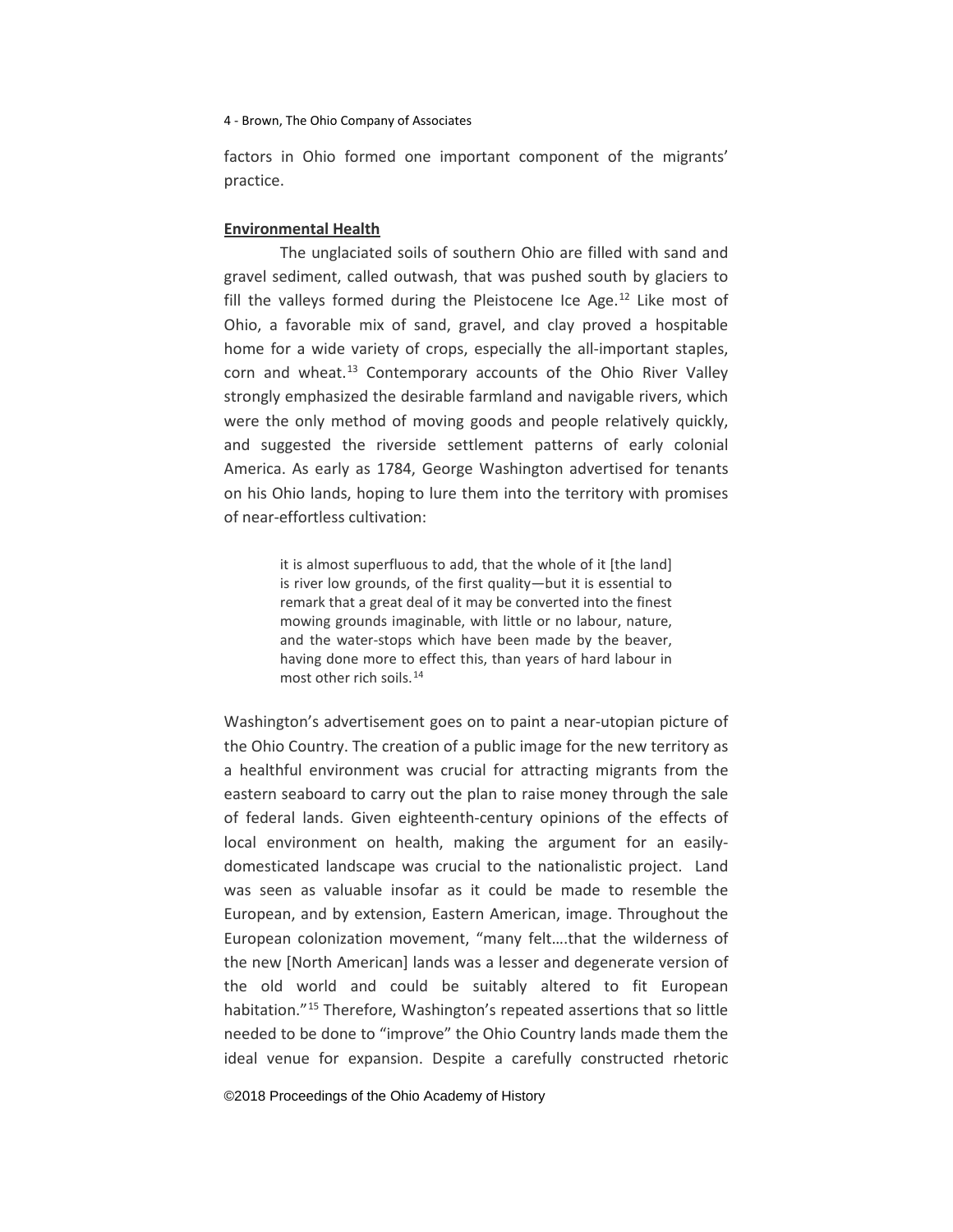about a "wilderness," that could easily be converted into a "garden," white migrants to the Northwest Territory did not find the virgin landscape they advertised. Surveyors and settlers alike were surprised to find ancient and architecturally complex burial mounds near the Ohio River, indicating patterns of native settlement and environmental transformation stretching back centuries or possibly millennia. A mythology based on classical archetypes was quickly fabricated to explain these sophisticated structures, and everyone from the Ohio Company officers to President Washington theorized that an extinct civilization, analogous to the Federalists' own assumed mythic past, were responsible for the mounds. This signaled that the environment near the rivers was historically endorsed for settlement, and the mounds were quickly incorporated into Marietta's local landscape as examples of orderly construction. The local tribes were thought by the white settlers to have no heritage in or connection to the mounds because they incorrectly perceived the native effect on the land as negligible or nonexistent; the opposite of their own minutely detailed plans for subjugation of the territory.<sup>[16](#page-6-0)</sup>

As both surveying and military activity in the Northwest Territory increased, many added their own commentary on the new country and its virtues. Travelling in 1786 with a company of soldiers, Sergeant Joseph Buell remarked on March 24 that after a mild winter "the air clear and the troops healthy," approving the salutary nature of the environment.[17](#page-6-1) Buell did still harbor climatological concerns, however, as troop and officers began to fall ill in May. Buell wrote:

> the weather is very hot, and we have had no rain for a long time. The men begin to be sickly, and though this is called a healthy place, we expect the troops will suffer a great deal, as the climate is very different from that in which they have formerly lived.<sup>[18](#page-6-2)</sup>

<span id="page-4-2"></span><span id="page-4-1"></span><span id="page-4-0"></span>Notably, the adjustment to a new climate is seen as the disease-causing agent. This was common to beliefs about contagion of the time, which credited bad air, corrupted water or soil, and other environmental factors with disease. The quick spread of "the fever" through the troops indicates some kind of contagious disease and could be one of many crowd diseases. Previous entries detailing food scarcity, frequent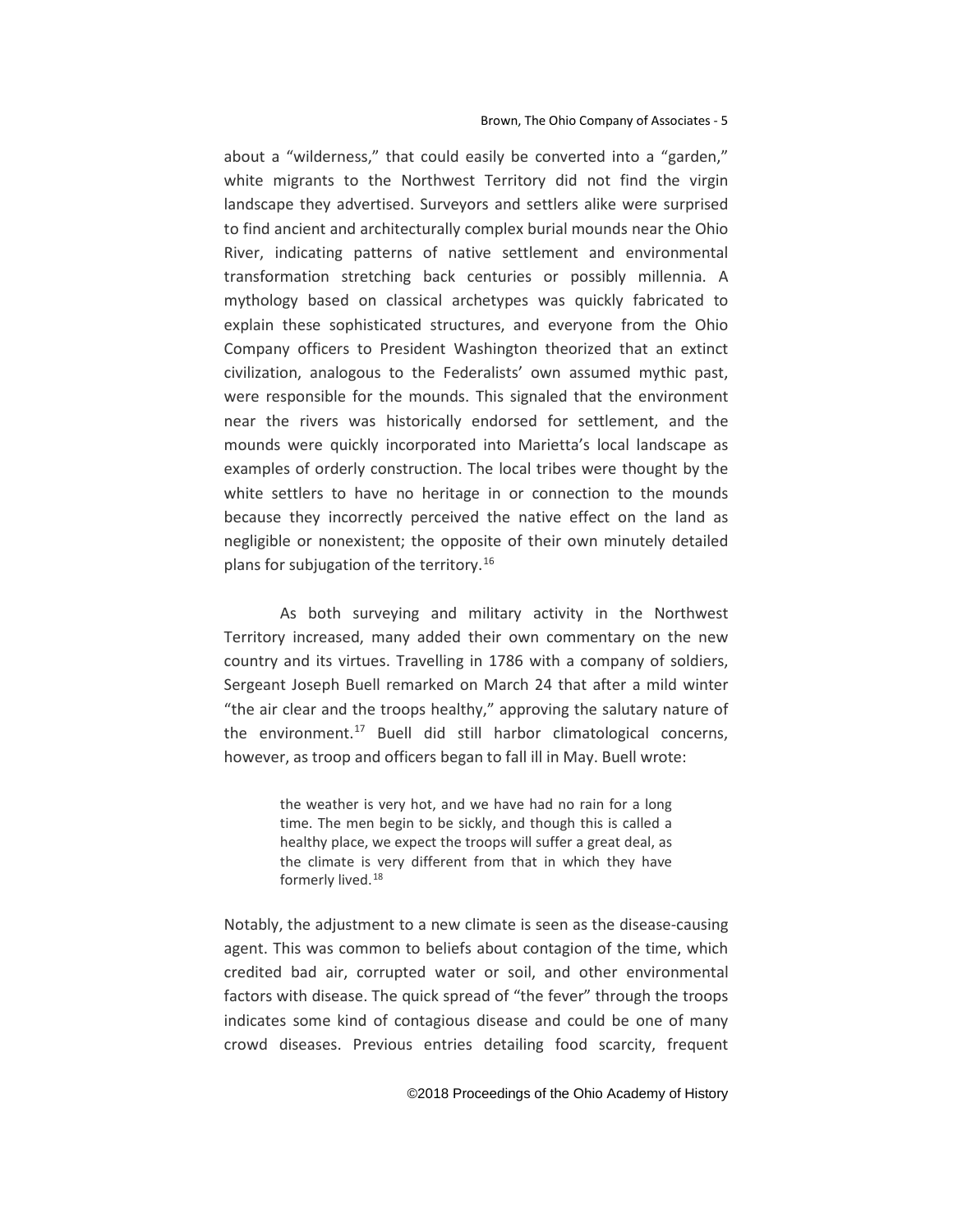<span id="page-5-0"></span>drunkenness among the men, and long tours of duty likely wore down the immune systems of the company, making them more vulnerable to whatever illness Buell attributes to the so-called "healthy place."

<span id="page-5-3"></span><span id="page-5-2"></span><span id="page-5-1"></span>For many, the Fort at Pittsburgh served as the gateway to the West and the first taste of a different climate. One officer travelling through the Northwest Territory, Colonel John May, writes: "This most certainly is a different climate and a different world. The storms in New England come from the northeast, the storms here from the southwest."[19](#page-7-0) Somewhat poetically, he adds "I am truly, truly tired of this world of clouds," as he waited for the boat to arrive that would take him to the settlement site for Marietta.<sup>[20](#page-7-1)</sup> May raved about his new land grant in the Ohio Country, detailing the richness of the soil, the abundance of game, and carefully noting the ample rainfall and relative depth of the river. $21$  At this early stage of settlement, minor health concerns were handled among the soldiers with home remedies and "handiness." An air of self-confidence prevailed among this advance guard, even before the trappings of Eastern society, like doctors and drugs, had made their way west. May documents a homemade cure of spice leaves steeped in vinegar to cure his severe poison ivy, contracted from clearing his land for planting. A copperhead bite was dealt with by a neighbor across the river who was thought to have a knack for healing. Unfortunately, May does not record if the bitten soldier recovered of the bite after the neighbor's ministrations.<sup>[22](#page-7-3)</sup> Despite the frequent downpours, the soldiers' efforts at land clearing and cultivation seem not to have been troubled by excessive flooding or mosquitoes, even during the summer months. Some explanation may be found in the location of the early settlements. Hugging both banks of the Ohio and Muskingum rivers, the settlements were established to take advantage of easy transportation along the rivers.<sup>[23](#page-7-4)</sup> As this part of Ohio was still heavily forested, it is possible that trees overhanging the Muskingum River helped prevent soil erosion and helped excess water to be channeled back into the water, instead of the fledgling settlement.<sup>[24](#page-7-5)</sup> Unbeknown to the settlers, the very "wilderness" they worked assiduously to domesticate may have contributed to the "healthfulness" of the place. Writing retrospectively in 1838, an early Ohio settler named Caleb Atwater believed that the regular fevers of the early Ohio settlements were simply the hallmark of a "new country"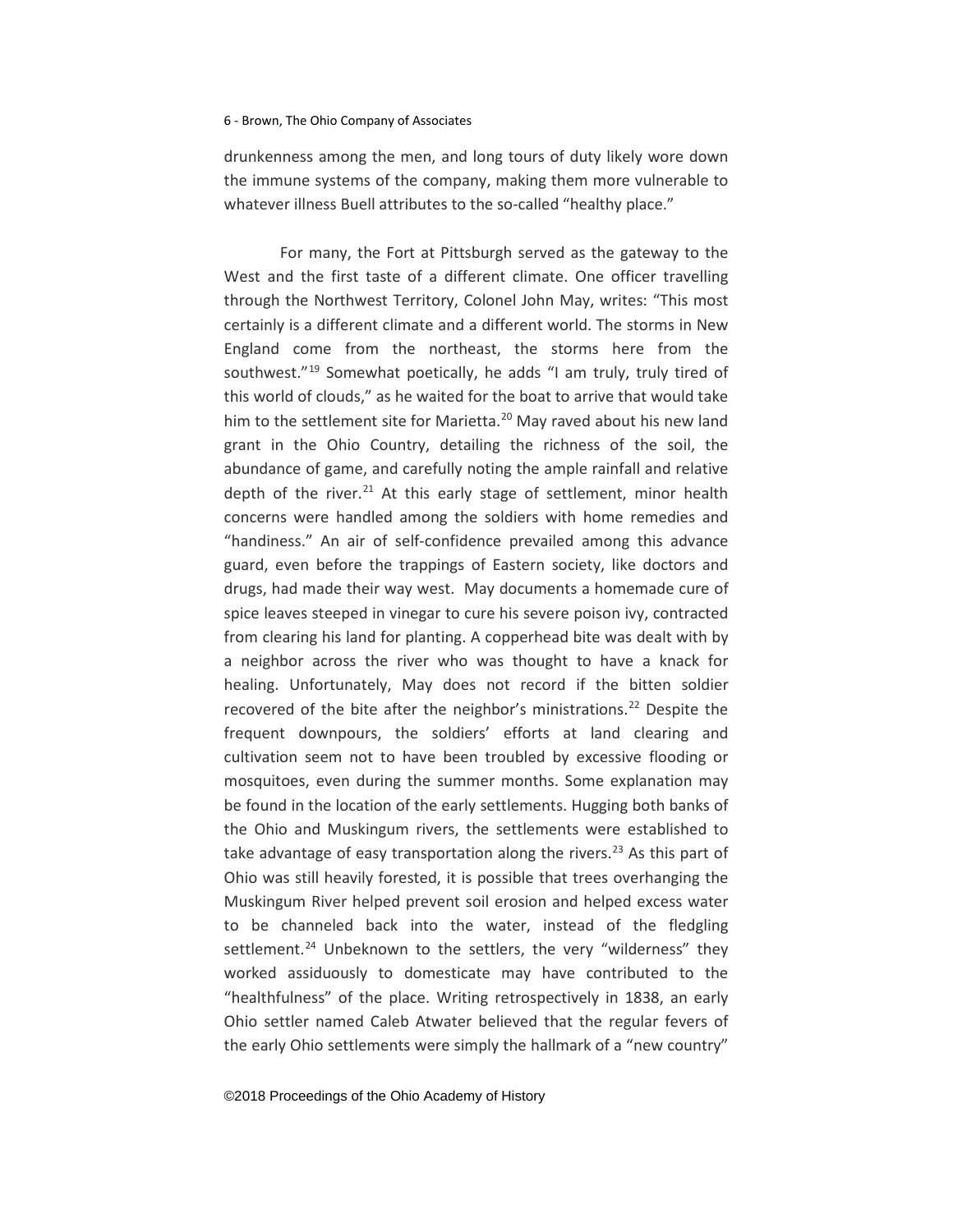getting its footing, and that Ohio would come to be known as "one of the healthiest regions in the world."<sup>25</sup> Atwater's observations tended to lionize the white pioneers of Ohio settlement, and played into the narrative that the Northwest Territory wanted only proper domination by virtuous landowners to perfect it. The environmental changes wrought by the migratory flood after the native tribes were subdued and removed are presented as improving an already-healthy and prosperous landscape, rather than depleting its value. Atwater argued that the rapid deforestation and cultivation of Ohio augmented its already salutary climate:

> <span id="page-6-1"></span><span id="page-6-0"></span>The forests are cleared off, to a great degree, over a large portion of our territory...the whole surface of our soil, even in the woods, has become dry, compared with what it was twenty years since. The whole atmosphere is drier than formerly, and the fogs and mists which once rose from the earth every morning, and fell down upon it every evening in the form of a heavy dew, are no longer seen, felt, or known amongst us.[26](#page-8-1)

<span id="page-6-2"></span>The prioritization of a "dry" climate as climatologically healthier than a "wet" one is clearly demonstrated here, as well as the aggressive 18th-Century attitudes towards "wilderness" that must be made fit for man's habitation.<sup>[27](#page-8-2)</sup>

An environment conducive to the military was not a trivial matter; security was very much on the minds of the migrants in the 1780s and'90s. Buell's journal details multiple altercations with members of the local tribes and the uneasiness of the raw soldiers in unfamiliar territory. These tensions formed the backdrop to the Ohio Company's efforts and were a major issue of United States' rudimentary national security policy. Though Ohio Company rhetoric downplayed the growing ire of local tribes and actually asserted that their incursions into Native-occupied land would be welcomed, tensions were building toward open conflict in Washington County in 1791. Across Southern Ohio, in fact, an open state of war existed at various times between 1783 and 1795. These conflicts between white settlers and the Miami, Shawnee, Delaware, Ottawa, Ojibwa, Wyandot, Chippewa, Potawatomi, and Sauk, sometimes in alliance, are collectively known as the Northwest Indian Wars and were only truly concluded with Tecumseh's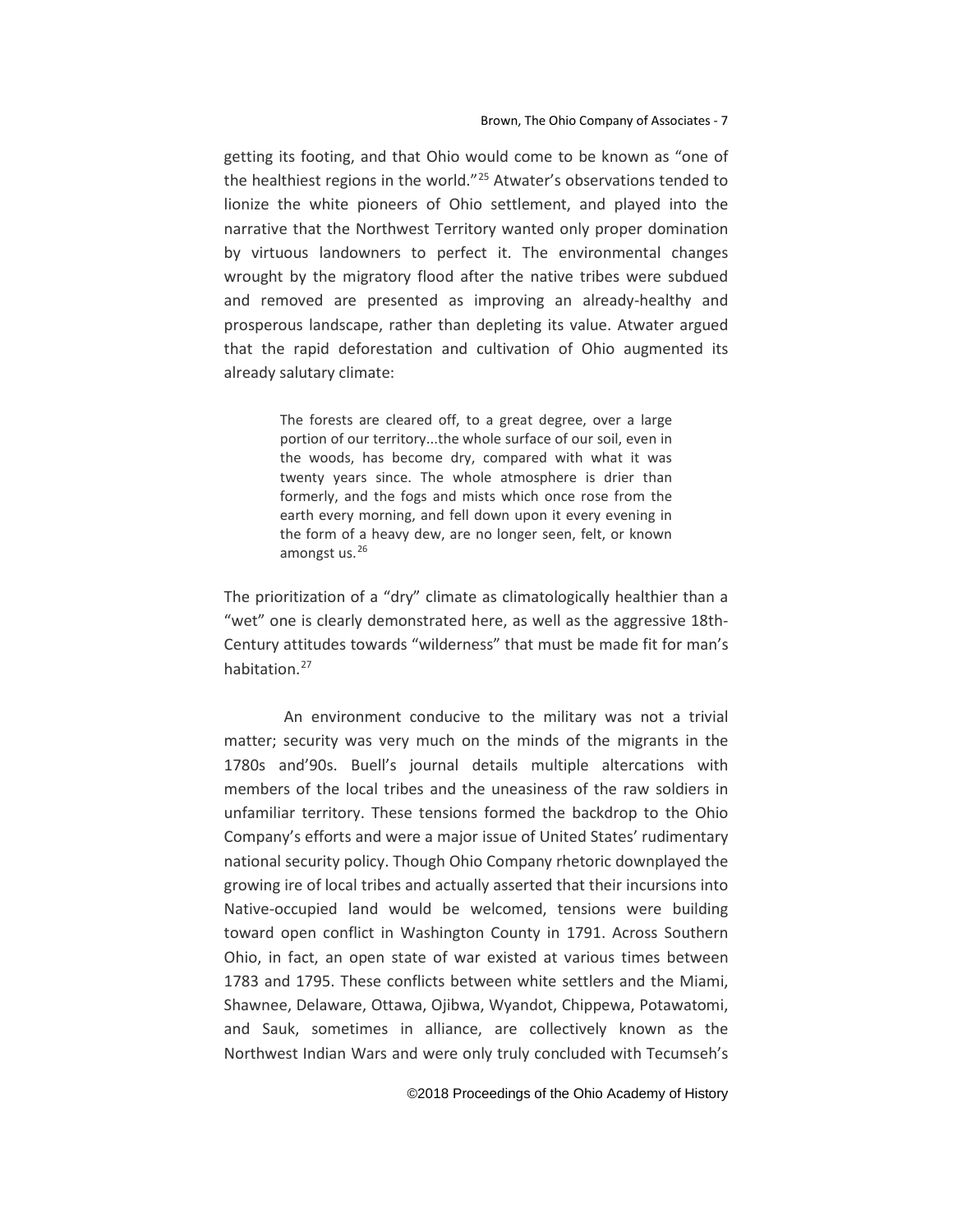death in  $1813.<sup>28</sup>$  $1813.<sup>28</sup>$  $1813.<sup>28</sup>$  Security was the overwhelming priority for white settlers of this period, even occasionally, as we will see, at the cost of public health policy.

<span id="page-7-1"></span><span id="page-7-0"></span>Rufus Putnam sought to promote the new town in his letter to New York journalist Isaiah Thomas in the spring of 1788. Environmental descriptions of the area center on the arability of the land, the presence of important commodities like salt and timber, and the navigable rivers.<sup>[29](#page-9-1)</sup> Amiable dinners with the commander of Fort Harmar and the chief of the local Delaware tribe seem to be sufficient to settle tensions arising from past wars and ongoing rumors of conflicts and murder. Putnam conveys the sense of a situation well in hand, with any unforeseeable circumstances easily dealt with by the Company. While the favorable physical and environmental characteristics of the land are certainly well-documented, it is important to recall the immense profitability inherent in land speculation in the 1780s and'90s. Ralph Dexter has argued persuasively that early published descriptions of the Ohio Territory in the Eastern United States and in France represented propaganda more than scientific, naturalistic description.<sup>[30](#page-9-2)</sup> The first settlers arrived in the summer of 1788. An unknown record keeper listed the names of 48 men, including General Putnam himself, who arrived at Marietta on April 8. Of those men, eleven were joined by their families within the next year. $31$  These men, many of them officers, were paid by the Company and formed an advanced guard, preparing for the waves of migrants who would quickly follow, though many of them did continue to live in the territory. Settlement accelerated quickly; 84 men came at their own expense later in 1788. An additional 153 men arrived in 1789 and 200 in 1790. $32$  Of these 437 men, at least 73 are known to have brought their families. Though some of these migrants went to establish other nearby communities, including the French-American settlement of Gallipolis, the land rush to Marietta had officially begun.

<span id="page-7-5"></span><span id="page-7-4"></span><span id="page-7-3"></span><span id="page-7-2"></span>Several doctors were dispatched to Marietta, but concerns seem to be focused more upon the war with local tribes than with disease. The tense military situation with the Ohio tribes led to betterequipped doctors being supplied to the Northwest Territory than such a small settlement may have otherwise warranted.<sup>[33](#page-9-5)</sup> In fact, physicians' appointments to the local Fort Harmar were routinely posted every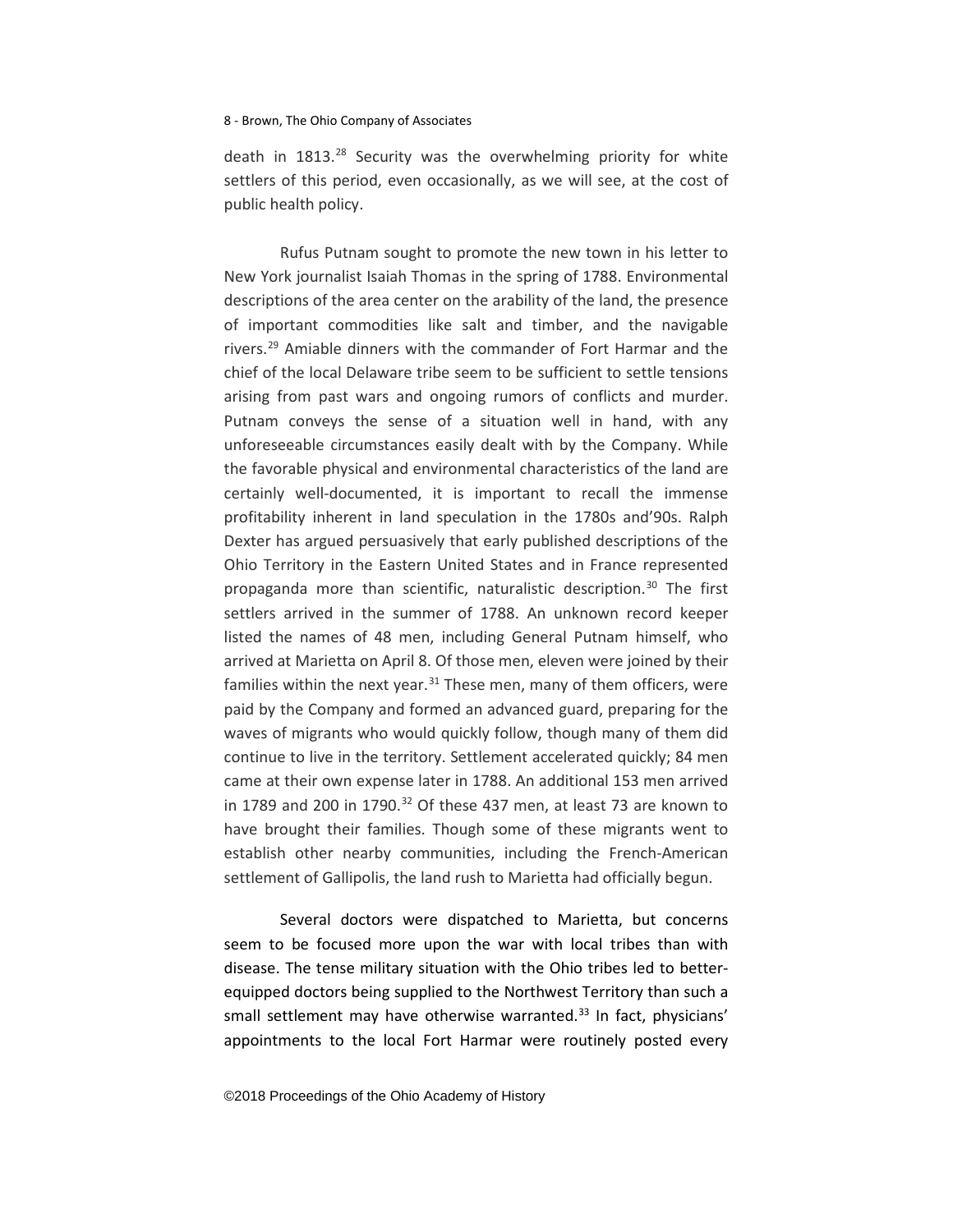three months, because it was assumed that violence could erupt at any time, and it would take too long for the news reach Massachusetts in time for them to dispatch aid. $34$  Doctors trained in New England were considered a mark of pride for the town. As part of the elite class of Eastern migrants, there "were physicians of sterling qualities and genuine merit," eager to be part of the heralded settlement project.<sup>[35](#page-10-1)</sup> At least four physicians travelled to Marietta as early as 1788-9, though the Cambridge-educated Dr. McIntosh was waylaid by smallpox in Pittsburgh. He recovered, and continued on to establish his practice in Marietta.<sup>36</sup>

#### **Smallpox Outbreak**

<span id="page-8-2"></span><span id="page-8-1"></span><span id="page-8-0"></span>The year 1790 proved to be one of trial for the Ohio Company. In January of 1790, a boat on its way to Kentucky left an extremely ill man and his family on the shores of the Ohio River. $37$  Mr. Welch was isolated in a vacant home—"The Boston House"—with a small number of volunteer nursing attendants. He was quickly diagnosed with smallpox, leading to the first public health crisis of the fledgling community. A public town meeting (in best New England tradition) was called, and a mass inoculation program was decided upon. Hildreth writes, "This was the first time it [smallpox] had occurred among the people, and it was greatly dreaded."<sup>[38](#page-10-4)</sup> The Ohio Company settlement at Marietta thus offers a perfect test case to examine the relationship between epidemic and endemic smallpox in North America. Smallpox is caused by the virus *Variola,* which exists in two strains: *Variola Major*  and *Variola Minor.* In the seventeenth and eighteenth centuries the *Variola* virus took advantage of growing populations, especially in cities, to find an endless source of victims. In each area, smallpox would eventually settle into an endemic pattern and established smallpox as a well-known childhood disease in western Europe and some of the eastern United States. Because previous exposure to *Variola* produces future immunity, most European-born adults had been exposed and were not susceptible to future outbreaks. This meant that while smallpox was terrifying for parents with vulnerable young children, its endemic manifestations posed less risk of infecting adults and thus destabilizing the economically productive members of a community. But endemic patterns were not established everywhere. As Elizabeth Fenn notes in her study of *Variola's* career in North America: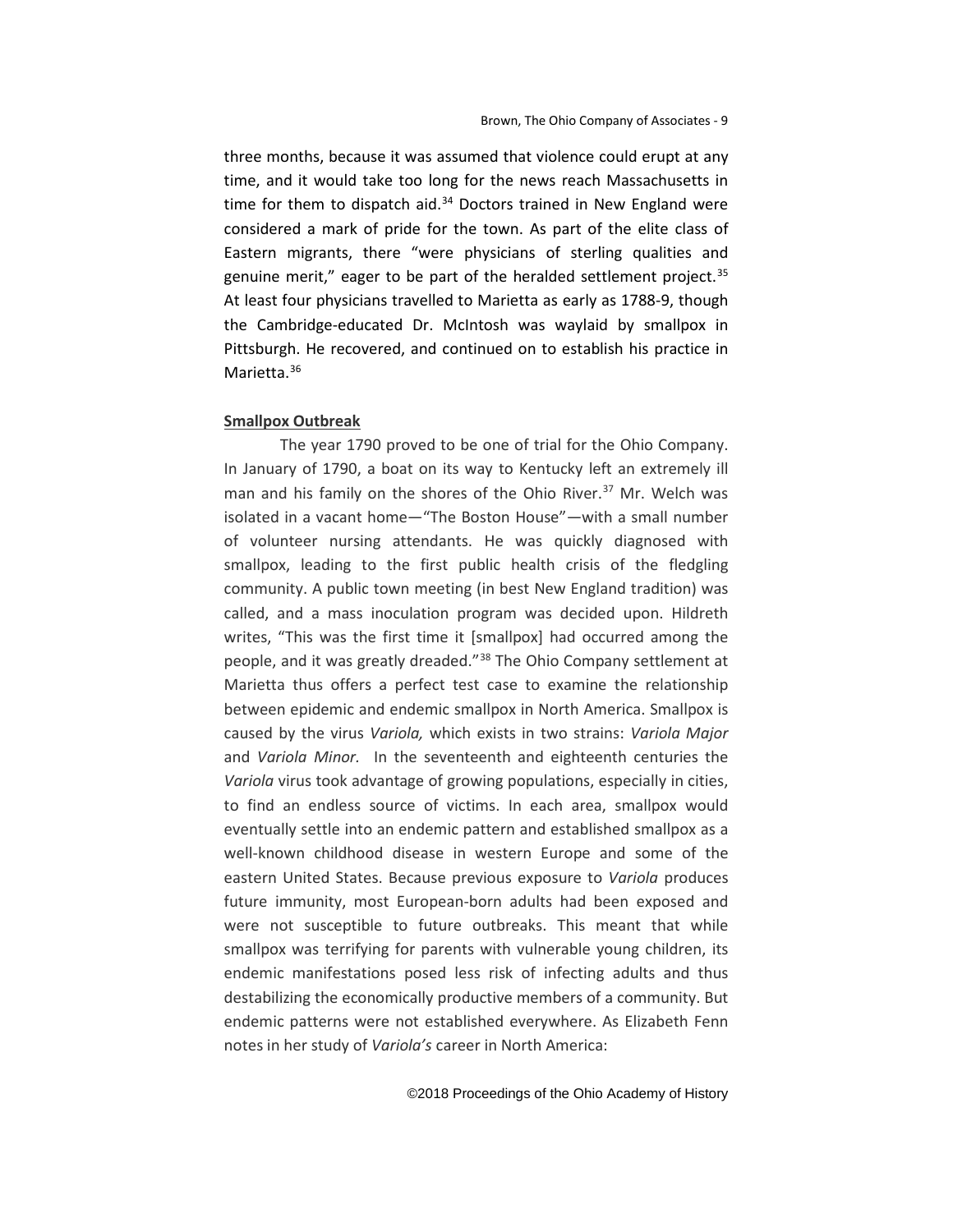eighteenth-century North America was different [than urban Europe]. It had neither the population density nor the transportation networks needed to sustain the ongoing, endemic presence of the virus. The result was that years could pass between outbreaks, allowing the number of susceptibles to balloon as native-born Americans across the continent came of age without exposure to the virus. [39](#page-11-0)

Marietta, along with other settlements in the Northwest Territory, is a perfect example of this phenomenon. Previous exposure to *Variola* was spotty among the adult population. Smallpox therefore posed an epidemic threat, with the possibility to sweep through the community and cripple the nascent settlement project. The age of the migrants played an important role here. "Until the close of the [Indian] War, the Emigrants who came into the settlement were mostly Young or Middle Aged; Valetudinariens [sic], none."[40](#page-11-1) The youthfulness of the migrant population undoubtedly seemed a boon to the settlement project, but it concealed the weakness of lacked smallpox immunity. The Ohio Company's ability to deal with the smallpox scare would prove a crucial element to its success.

<span id="page-9-5"></span><span id="page-9-4"></span><span id="page-9-3"></span><span id="page-9-2"></span><span id="page-9-1"></span><span id="page-9-0"></span>Inoculation, combined with quarantine, were the key to halting smallpox's progress in the area. Mr. Welch, patient 0, was isolated in a small house built for the purpose, where he "died after only a few days."[41](#page-11-2) Though little is documented about his particular symptoms, it seems likely that his disease must have reached the so-called "eruptive" phase to be so easily recognized for the boat to Kentucky to eject him and his family. Everyone without previous exposure to smallpox was asked to relocate to a series of homes at a distance from the main settlement to be inoculated en masse. Most agreed, though some stayed in their homes to receive treatment. Some of the temporary houses erected during the crisis housed upwards of 20 people. Typical of inoculation, which transmits live matter into a patient's skin, some patients suffered a mild form of the disease after the treatment. Others simply caught smallpox through standard transmission, proving that the quarantine efforts were not completely foolproof. The hosts of the unfortunate Mr. Welch did not escape smallpox unscathed. Mr. Owens had acquired immunity to smallpox, but his wife was not so fortunate: "Mrs. Owens took it in the Naturel [sic] way; her symptoms continued &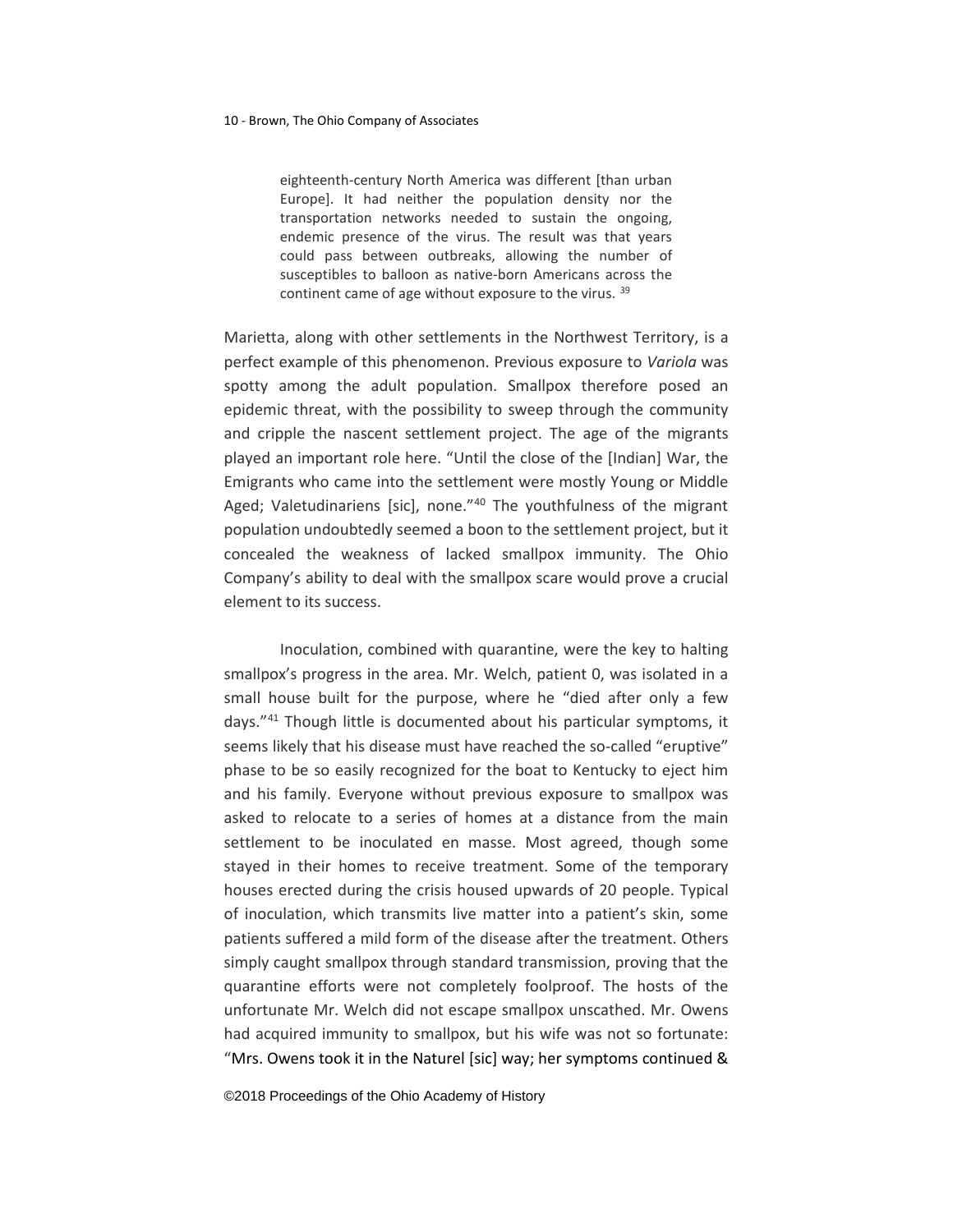<span id="page-10-3"></span><span id="page-10-2"></span><span id="page-10-1"></span>[the fever] now high, & when the pock came out she was almost disfigured & refused to be moved."[42](#page-12-0) Other sources note Mrs. Owens' unofficial medical assistant role during the outbreak:

> Mrs. Owens performed very valuable humane services during the prevalence of the small-pox in Marietta in 1790, and from this fact, and also, perhaps, in consideration for her being the first woman inhabitant of Marietta, the Ohio Company gave her one of the donation lots of one hundred acres in extent.<sup>[43](#page-12-1)</sup>

<span id="page-10-4"></span>Two physicians oversaw the inoculation attempts—Dr. Jabez True and Dr. Farley—and out of over 100 people inoculated, only two died, both elderly women. Six who had contracted the infection before they could be inoculated died. Overall, the program was deemed successful by the governors and doctors of the town.

## **Previous Accounts of Smallpox in the Northwest Territory**

The Northwest Territory was not unfamiliar with *Variola.* In 1787, a Moravian missionary named David Zeisberger noted that the townspeople of Sandusky suffered a smallpox outbreak. The difficulty of containing the smallpox virus, once it arrived, sparked fears in other isolated Ohio towns. Zeisberger's community along the Huron River, following standard quarantine practice, shunned the infected town: "we let none other of our number go there, that the disease may not be spread here."<sup>[44](#page-12-2)</sup> The smallpox epidemic raged for months, effectively cutting off the missionary from his former church in Sandusky. White settlers and the local Wyandot tribe appear to have been equally vulnerable to the outbreak. Zeisberger records on October 12:

> The smallpox makes great havoc among the Wyandots both side of the lake. It is noteworthy that it affects just these and no other [native] nations...Many houses in Sandusky have lost all their dwellers, stand empty, and there are said to be hardly so many alive as have died.<sup>[45](#page-12-3)</sup>

<span id="page-10-0"></span>At this point in the outbreak, Zeisberger was aware of about 90 deaths among the Sandusky settlement, plus those among the Wyandot. Had members of other tribes acquired immunity from previous interactions with smallpox carriers, leading to Zeisberger's observation that they seemed not to contract the disease? Was the Moravian community too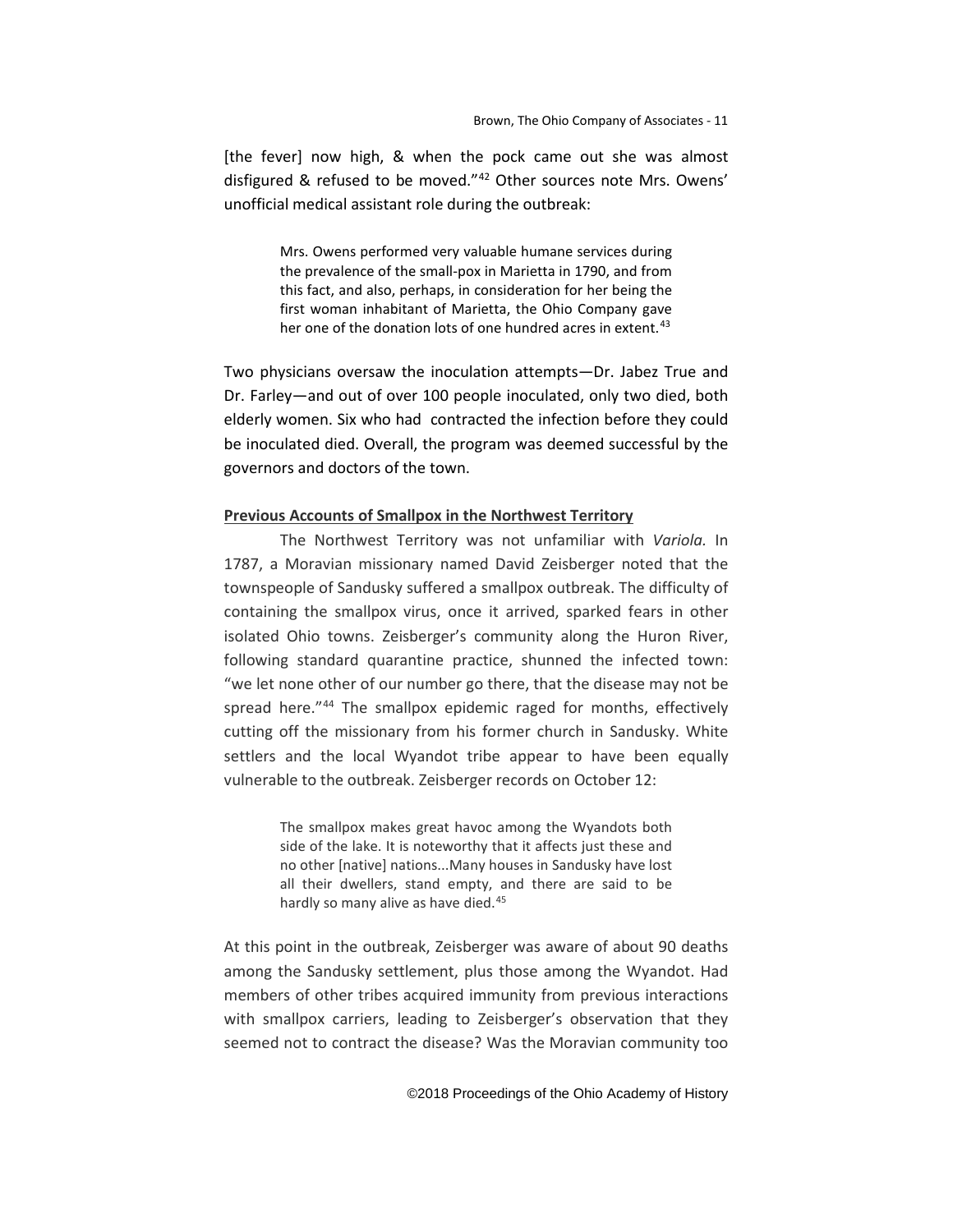isolated or under-resourced to pursue a variolation campaign, as the Ohio Company settlement at Marietta did successfully only three years later? At this time, settlements were often quite small, even under 200 people among some of Zeisberger's Moravian church plants. Perhaps the disease simply took hold too rapidly in both the Moravian and Wyandot communities of Sandusky for effective treatment and restabilization. The 1787 Sandusky case provides a useful contrast to the 1790 Marietta outbreak. Both the proportional severity of the death toll and the obvious fear of Zeisberger's community of the disease's spread illuminate the existential threat to westward expansion proposed by smallpox. Fully equipped with numerous Eastern-trained physicians and quick access to variolation material, the Ohio Company settlement was successfully able to defeat this obstacle to Eastern-style community establishment.

<span id="page-11-2"></span><span id="page-11-1"></span><span id="page-11-0"></span>Despite the success of the 1790 inoculation campaign, *Variola*  was not quite through with the settlers of southern Ohio. In 1792 many inhabitants of Marietta retreated to Campus Martius in light of the open war with the Lenape and Wyandot and the 1791 massacre of white settlers in the nearby village Big Bottom. Campus Martius contained rows of block houses, fortified by a wall.<sup>[46](#page-13-0)</sup> Though sensible from a public defense standpoint, the close confinement of so many for a protracted period likely contributed to the outbreaks of smallpox and scarlet fever. Nutritional deficiency accompanied the disease, as mills were in short supply and farming efforts were restricted because of the war. $47$  The isolation efforts in 1790 were not pursued in 1792 because military security in light of the open warfare with the tribes was deemed a more serious threat than disease. Once again, in 1793, smallpox reared its head among the soldiers of Fort Harmar. As with the 1790 outbreak, a policy of isolation and containment was pursued, which seems to have solved the immediate problem, though it is noted that "several of the inhabitants took the disease, and some died. Since that [year] the small pox has not prevailed in Marietta."<sup>[48](#page-13-2)</sup> Just three years after the arrival of the ill-fated Mr. Welch, then, the town of Marietta and surrounding communities had established through natural immunity and variolation a resistance to smallpox that negated it as an existential threat.

#### **Transition to Childhood Diseases in the Northwest Territory**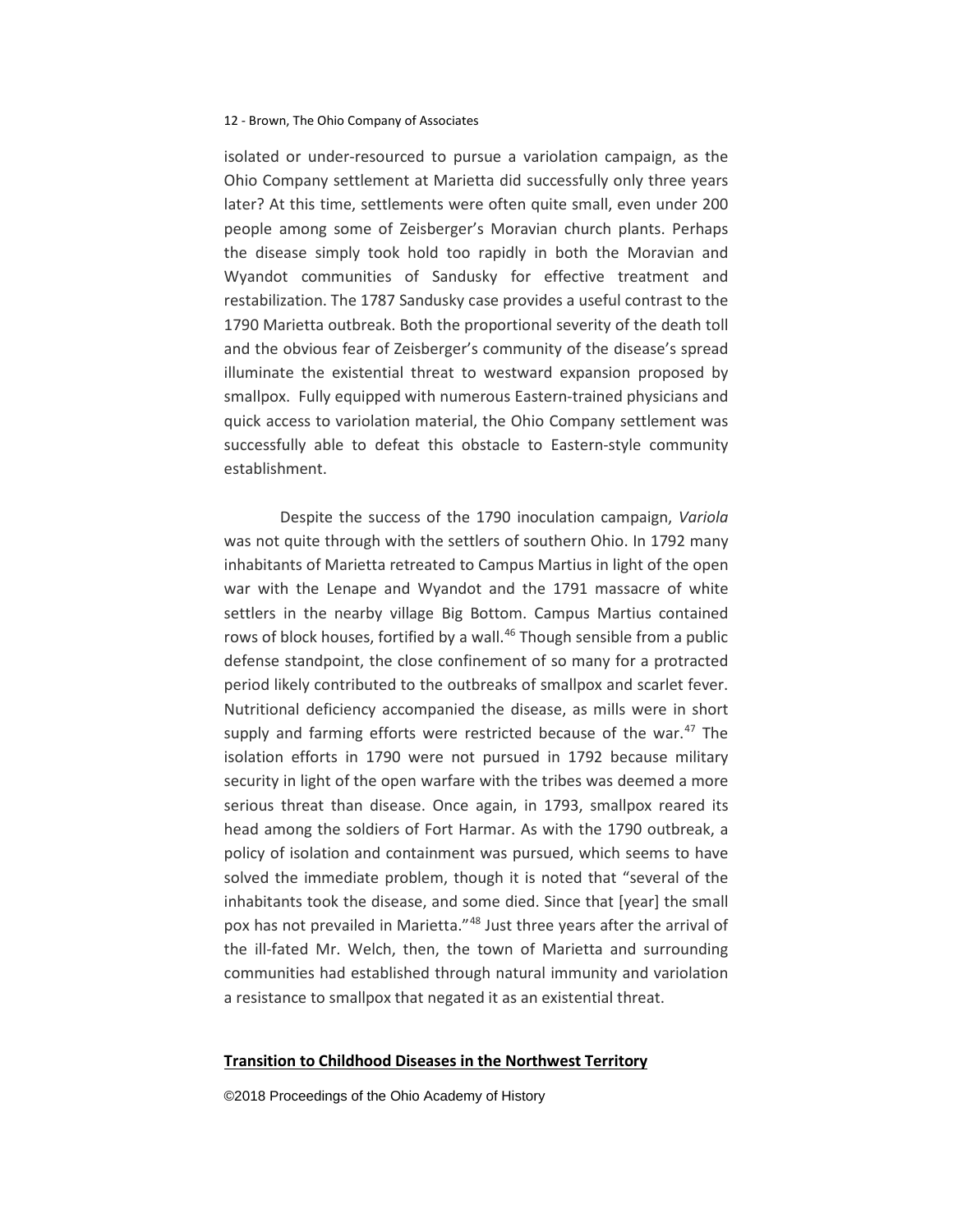<span id="page-12-3"></span><span id="page-12-2"></span><span id="page-12-1"></span><span id="page-12-0"></span>Though one of the most-feared epidemic threats of the time, smallpox, had been neutralized, there was still work to do for Marietta's physicians. A subtext to the generally triumphant narrative of the Ohio Company was the prevalence of childhood illness among the settlers. The tone with which outbreaks of diseases like measles and undifferentiated "sickness" are related differs from that of diseases that threatened the adult population. The presence of childhood epidemics that are less likely to affect the mature members of the community represents the adaptation of the population to certain microbes.<sup>[49](#page-14-0)</sup> In fact, the first manifestation of this came before the smallpox crisis, when measles broke out in 1789. This seems to have been an exclusively childhood illness in the settlement, but was compounded by a late frost that damaged much of the corn crop of Marietta and nearby Belpre.<sup>[50](#page-14-1)</sup> Several children died from measles that winter and many of the migrants, resources exhausted from the journey west, suffered hunger in this supposed land of plenty. Scarlet fever was also a frequent specter in Marietta. With several hundred occupants by 1790, Marietta presented a community of families, which meant children. This, unlike the almost entirely adult male population of nearby Fort Harmar, presented the population density necessary to sustain a scarlet fever outbreak.[51](#page-14-2) While Marietta appears to have escaped with relatively mild outbreaks of this childhood disease, the nearby town of Belpre was traumatized by an outbreak that was "sudden and violent in its attack and very fatal; some of the children dying in twenty-four hours."[52](#page-14-3) The confidence in trained physicians and Eastern medicine seems to have wavered here, as "medicine seemed to have little or no effect." The progress of the disease through the town was swift and brutal, taking with it between ten and fifteen children. Because the overall threat to the community was less, however, these diseases did not present the same threat level as smallpox.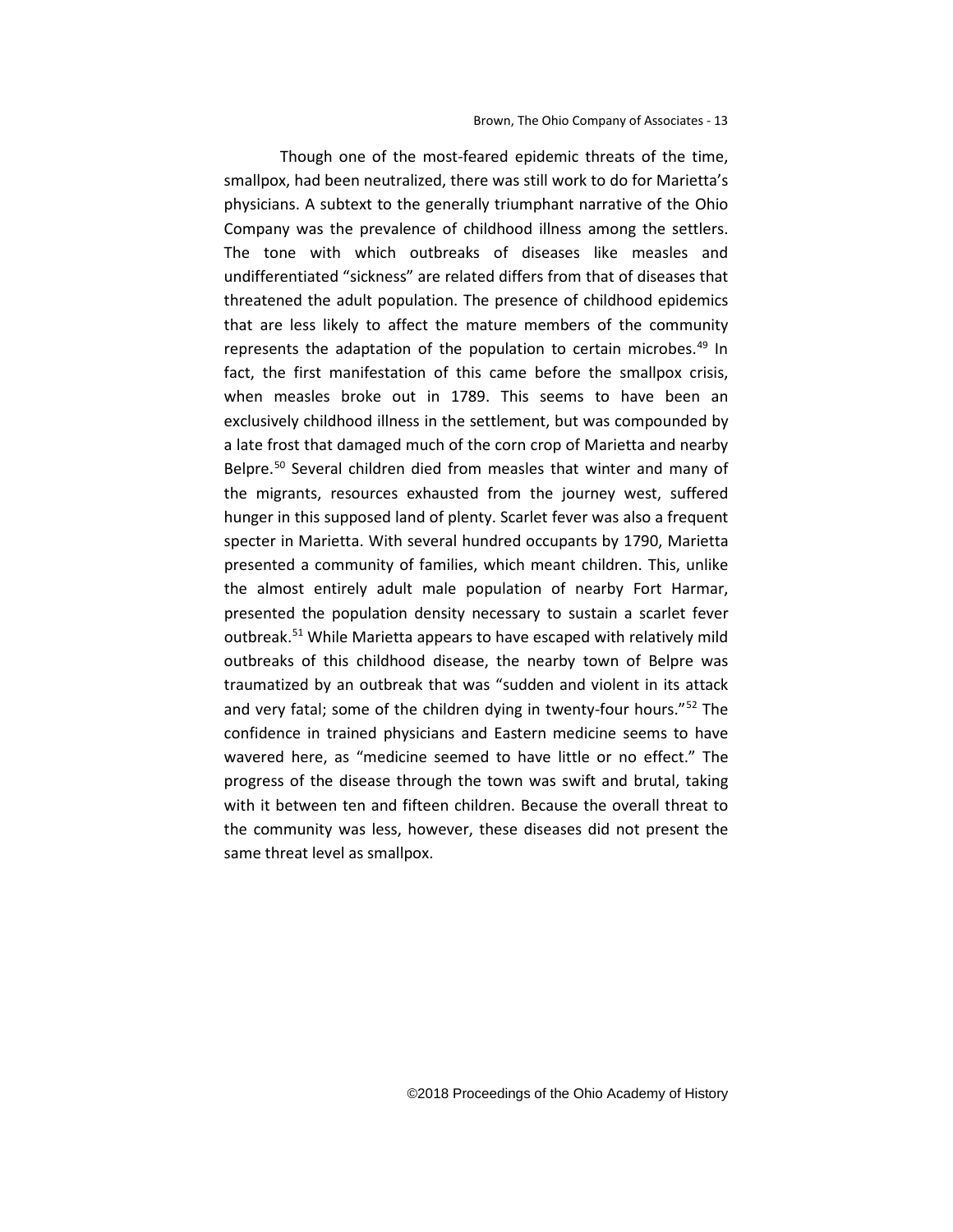## **Epidemic to Endemic Disease**

<span id="page-13-0"></span>Hildreth goes on to note that "intermittent fevers" and "bilious fevers" bothered the Belpre community periodically, suggesting that these were versions of malaria that resulted from a nearby swamp, though the symptomatic description is too thin to allow modern readers to concur with complete confidence.<sup>[53](#page-15-0)</sup> Joseph Barker confirmed that this seasonal complaint typically ran from August until spring and linked it to the lack of maple sugar, apparently a crucial dietary supplement for the early settlers.<sup>[54](#page-15-1)</sup> His appeals to proper diet indicate the importance placed upon external health influences, rather than principles of personto-person disease transmission. Barker goes on to note that Belpre's doctor, who had been trained at Boston Medical College, attained a reputation for curing these seasonal fevers. His remedies included light fare, followed by heavy doses of laudanum, and then full meals. This regimen was repeated until the fever ended. While the laudanum, a common opiate treatment of the time, undoubtedly provided symptomatic relief, it is unlikely to have affected the course of a fever. The leader of Marietta himself, General Putnam, contracted the "fever and ague" in 1792, but apparently recovered quickly and remembered his first meal after the fever: "a profusion of Bear Meat, Venison, & Turkey."[55](#page-15-2) While undoubtedly inconvenient and unpleasant, the intermittent fevers of the 1790s came to be seen as a minor annoyance; a hurdle any green settler must overcome. In fact, the "seasoning" of migrants to a new climate was a widely accepted phenomenon of the 1700s. In a study of New England men over age 20, like the participants in the Ohio Company settlement project, between 1740 and 1880, researchers found that only 27.5% of the men's adulthood years were spent in their birth towns.<sup>[56](#page-15-3)</sup> The seasoning process applied to western migrants as well as those moving to urban areas, with the different risk factors associated with place linked both to the change itself and to the particular environmental conditions of any given place. This attitudinal shift about periodic disease outbreaks constitutes a dramatic contrast to the unanimous alarm inspired by smallpox in 1790 and '92.

<span id="page-13-2"></span><span id="page-13-1"></span>After the conclusion of the Northwest Indian War, life along the Muskingum returned to normal for the New England and French migrants in the Ohio settlements. The Ohio Company as a business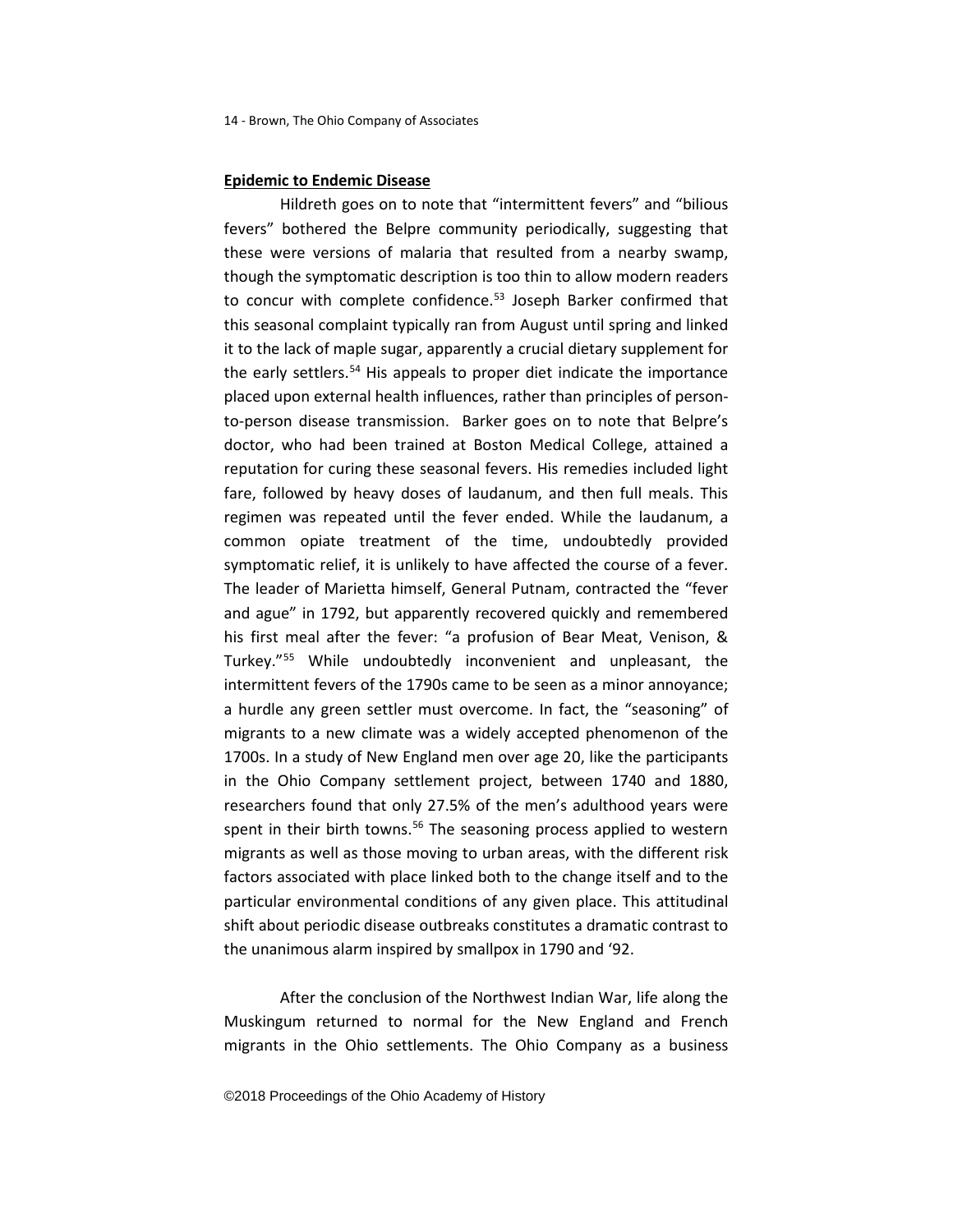concern had withered by 1796, but it was no longer needed to sustain Marietta[.57](#page-16-0) After the war ended, physicians like Jabez True could again travel to visit their patients in far-flung homesteads, "ride[ing] twenty miles through forests and over bridgeless streams."<sup>[58](#page-16-1)</sup> Though the forested terrain still presented challenges, consolidation of the towns and improved communication with the East prevented Marietta from becoming an isolated community that could again play host to epidemic-causing viruses like *variola.* 

 $\overline{a}$ 

<span id="page-14-1"></span><span id="page-14-0"></span>1747-71 and was abandoned because of the onset of the Revolutionary War, see George Mercer, 1733-1784, Lois Mulkearn, and Darlington Memorial Library. *George Mercer Papers Relating to the Ohio Company of Virginia [in the Darlington Memorial Library]*, (Pittsburgh: University of Pittsburgh Press, 1954).  $7$  Menassah Cutler, "OHIO COMPANY: At a Meeting of the Directors and Agent of the OHIO COMPANY," *Worcester Magazine ... Containing Politicks, Miscellanies, Poetry, and News (1786-1788)*, Sep 1787; 3, 24; American Periodicals pg. 314, Last Updated May 18, 2010,

 $1$  Timothy J. Shannon, "The Ohio Company and the Meaning of Opportunity in the American West, 1786-1795." *The New England Quarterly* 64, no. 3 (1991): 393-413. doi:10.2307/366349.<br><sup>2</sup> Martin Andrews, *History of Marietta and Washington County, Ohio, and* 

*Representative Citizens*, (Chicago: Biographical Publishing Company, 1902), 58- 60.

<sup>3</sup> Ohio Company of Associates, "Records of the Origins and Proceedings of the Ohio Company," 1786-1786, Manuscripts and Documents of the Ohio Company of Associates, Marietta College Library, 7-8. 4 Shannon, "The Ohio Company," 403.

<sup>5</sup> Kim M. Gruenwald, "Marietta's Example of a Settlement Pattern in the Ohio Country: A Reinterpretation," *Ohio History* 105 (1996): 126-144. 6 For in-depth consideration of the first Ohio Company, which existed from

<span id="page-14-3"></span><span id="page-14-2"></span>https://search.proquest.com/docview/88893330?accountid=26417.<br><sup>8</sup> "Manasseh Cutler Letter to Rufus Putnam," February 12, 1788, Manuscripts and Documents of the Ohio Company of Associates, Marietta College Library. <sup>9</sup> "Rufus Putnam Draft Letter to Mr. Heckinwilder [sic]", February 2, 1788, Rufus Putnam Papers, Marietta College Library.

<sup>&</sup>lt;sup>10</sup> "Rufus Putnam Draft Letter to Mr. [Fisher] Ames," 1790, Rufus Putnam Papers, Marietta College Library.

<sup>&</sup>lt;sup>11</sup> Frazer Dorian McGlinchey, "A Superior Civilization: Appropriation, Negotiation, and Interaction in the Northwest Territory, 1787-1795," in *The Boundaries between Us: Natives and Newcomers along the Frontiers of the Old Northwest Territory, 1750-1850,* ed. Daniel P. Barr (Kent: Kent State University Press, 2006), 118-142.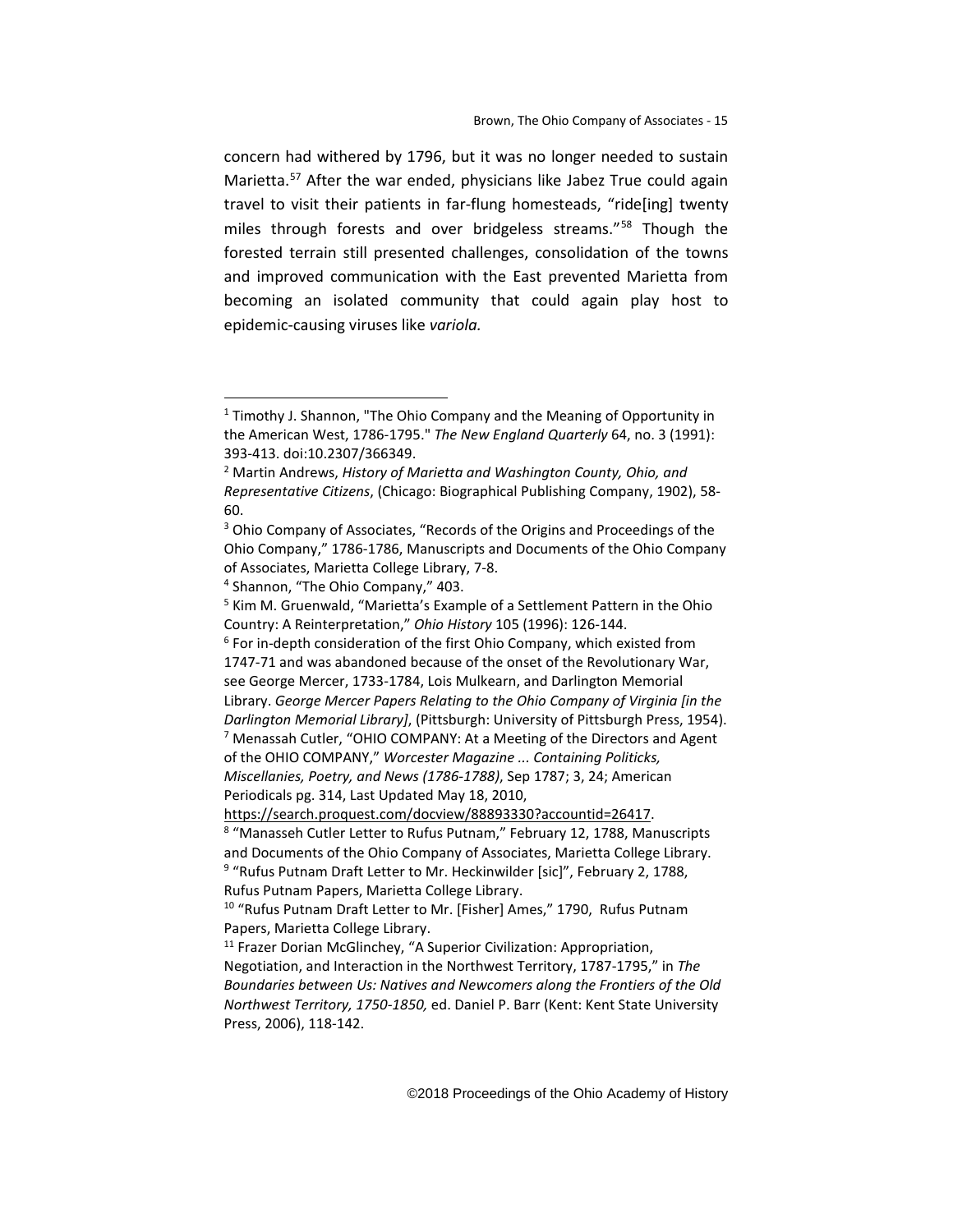$\overline{a}$ 

<sup>12</sup> Michael C. Hansen, "The Ice Age in Ohio," Ohio Department Of Natural Resources Division Of Geological Survey, Last Modified 2017, [https://geosurvey.ohiodnr.gov/portals/geosurvey/PDFs/Education/el07.pdf.](https://geosurvey.ohiodnr.gov/portals/geosurvey/PDFs/Education/el07.pdf) 13 For Rufus Putnam's views on the importance of these staple crops to the fledgling community, see: Rufus Putnam Draft Letter to [Isaiah] Thomas, May 5 1788, Rufus Putnam Papers, Marietta College Library. <sup>14</sup> "George Washington Advertisement of lands for lease on the Ohio and Great Kanhawa [sic] Rivers", April 2, 1784, Rufus Putnam Papers, Marietta College Library. <sup>15</sup> Anita Guerrini, "The Pathological Environment." *The Eighteenth Century* 31, no. 2 (1990): 173-79. [http://0](http://0-www.jstor.org.maurice.bgsu.edu/stable/41467748) www.jstor.org.maurice.bgsu.edu/stable/41467748.<br><sup>16</sup> Barr, *The Boundaries between Us,* 122-130.<br><sup>17</sup> Samuel P. Hildreth, *Pioneer History: Being an Account of the First Examination of Ohio Valley, and the Early Settlement of the Northwest Territory; Chiefly from Original Manuscripts* (Cincinnati: H.W. Derby & Co., 1848), 142. <sup>18</sup> Ibid., 155.<br><sup>19</sup> Julius Dexter, Robert Clarke, and Manning F. Force, eds. *Journal and Letters of Col. John May, of Boston, Relative to Two Journeys to the Ohio Country, in 1788 and 1789* (Cincinnati: Robert Clarke & Co., 1873), 53.<br><sup>20</sup> Dexter, et. al., *Journal and Letters of Col. John May*, 54.<br><sup>21</sup> Ibid., 50-91 <sup>22</sup> Ibid, 70. <sup>23</sup> Dudley Woodbridge, "Map, 1793, Appropriated Lotts," Manuscripts and Documents of the Ohio Company of Associates, Marietta College Special Collections. <sup>24</sup> Milton Bernhard Trautman, *The Ohio Country from 1750 to 1977: A Naturalist's View (Columbus, Ohio State University, 1977), 3. 25 Caleb Atwater, <i>A History of the State of Ohio, Natural and Civil, (Cincinnati:* Gleazon & Shepard, 1838), 101. <sup>26</sup> Ibid.<br><sup>27</sup> Guerrini, "The Pathological Environment," 178.<br><sup>28</sup> Barr, *The Boundaries between Us*, 118-142. <sup>29</sup> Rufus Putnam Draft Letter to [Isaiah] Thomas, May 5 1788, Rufus Putnam Papers, Marietta College Library.

<span id="page-15-3"></span><span id="page-15-2"></span><span id="page-15-1"></span><span id="page-15-0"></span><sup>30</sup> Ralph W. Dexter, "Early Descriptions of the Natural Environment of Ohio (1788): Science or Propaganda?", *Environmental Review* 5, no.2 (Autumn 1981): 78.

<sup>31</sup> Unknown, "Names Of The Men Hireed [Sic] By The Ohio Company... & Arrived At Marietta 7th Of April 1788," Rufus Putnam Papers, Marietta College Library.

<sup>32</sup> Unknown, "Names of Settlers who Arrived at Marietta in 1788, 1789, and 1790," Rufus Putnam Papers, Marietta College Library.

<sup>33</sup> Marilyn Van Voorhis Wendler, "Doctors and Diseases on the Ohio Frontier,"

*The Ohio History Journal* 89, No. 2 (1980), 222-240.

<sup>34</sup> Blazier, *Joseph Barker Recollections,* 15.